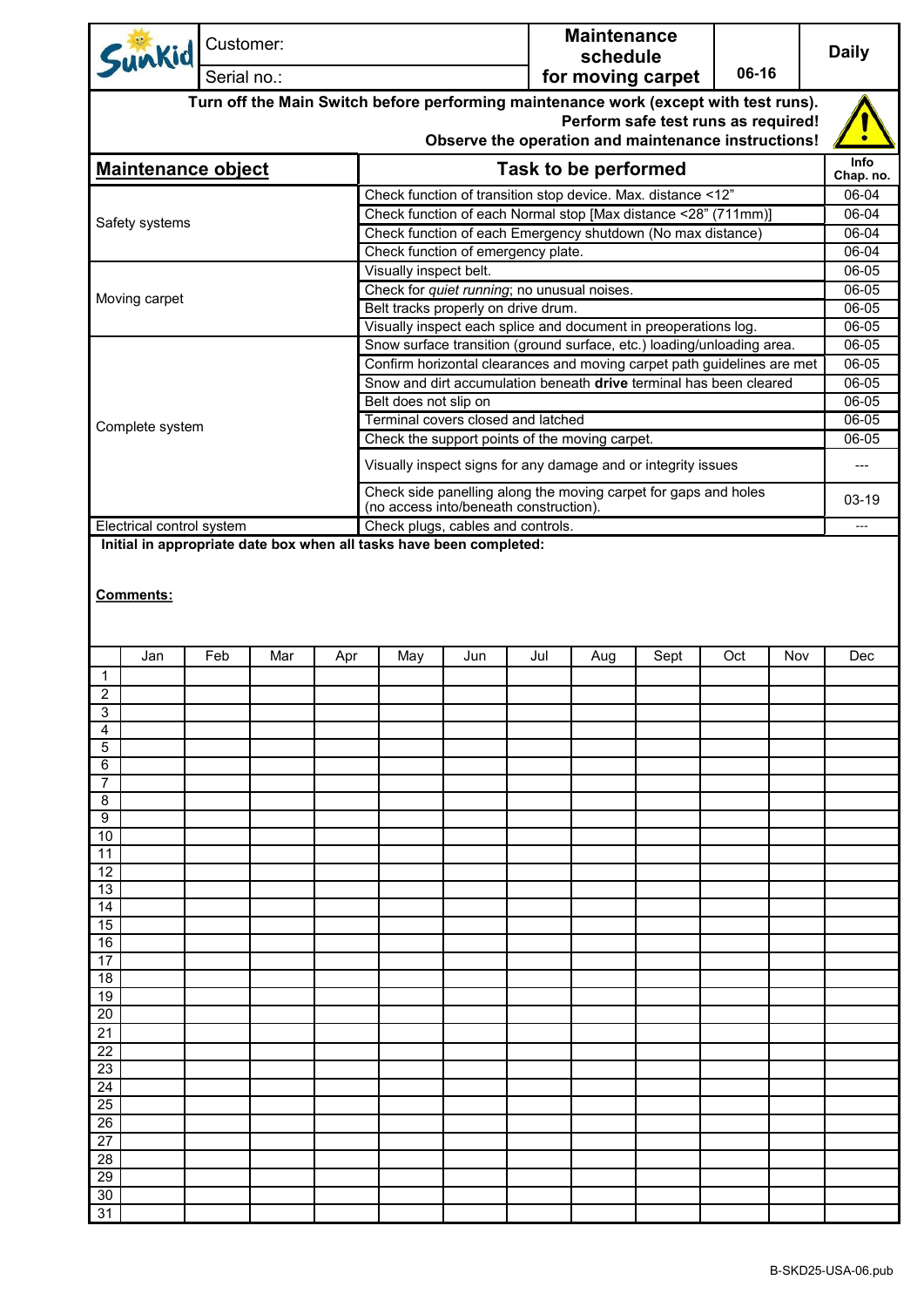| Sunkid                    |     | Customer:   |     |                                                                                                                 |                                                     |     | <b>Maintenance</b><br>schedule |                                     |                      |     | <b>Monthly</b> |
|---------------------------|-----|-------------|-----|-----------------------------------------------------------------------------------------------------------------|-----------------------------------------------------|-----|--------------------------------|-------------------------------------|----------------------|-----|----------------|
|                           |     | Serial no.: |     |                                                                                                                 |                                                     |     |                                | for moving carpet                   | 06-17                |     |                |
|                           |     |             |     | Turn off the Main Switch before performing maintenance work (except with test runs).                            | Observe the operation and maintenance instructions! |     |                                | Perform safe test runs as required! |                      |     |                |
| <b>Maintenance object</b> |     |             |     |                                                                                                                 | <b>Task to be performed</b>                         |     |                                |                                     | Info<br>Chap.<br>no. |     |                |
| Safety systems            |     |             |     | Confirm function of rollback brake device.                                                                      |                                                     |     |                                |                                     |                      |     | 06-04          |
|                           |     |             |     | Confirm function of highspeed backstop (if applicable)                                                          |                                                     |     |                                |                                     |                      |     | 06-04          |
|                           |     |             |     | Confirm function of Belt Slip sensor                                                                            |                                                     |     |                                |                                     |                      |     | 06-04          |
| Supervisory stop devices  |     |             |     | Confirm function of Overspeed                                                                                   |                                                     |     |                                |                                     |                      |     | 06-04          |
|                           |     |             |     | Confirm function of Cover Supervision (if applicable)<br>Lubricate return terminal guide rails.                 |                                                     |     |                                |                                     |                      |     | 06-04<br>06-06 |
|                           |     |             |     | With reinforced bearing: visual inspection for grease leakage.                                                  |                                                     |     |                                |                                     |                      |     |                |
| Drive system              |     |             |     | Grease bearings (with the exception of reinforced bearings)<br>with grease zirks (every 200 operating hours).   |                                                     |     |                                |                                     |                      |     | 06-06          |
| Moving carpet             |     |             |     | Check tension                                                                                                   |                                                     |     |                                |                                     |                      |     | $03-16$        |
|                           |     |             |     | Visual inspect belt for wear                                                                                    |                                                     |     |                                |                                     |                      |     | $\overline{a}$ |
|                           |     |             |     | Extraordinary cleaning of moving parts.<br>Check for rust, worn/protruding components, excessively fraying fab- |                                                     |     |                                |                                     |                      |     | ---            |
|                           |     |             |     | ric, or any sharp edges                                                                                         |                                                     |     |                                |                                     |                      |     | ---            |
| Complete system           |     |             |     | Check plastic parts for wear                                                                                    |                                                     |     |                                |                                     |                      |     | ---            |
|                           |     |             |     | Check for loose hardware.<br>Check the functions of the system during a test run.                               |                                                     |     |                                |                                     |                      |     | 06-02          |
| Jan<br>Date:<br>Name:     | Feb | Mar         | Apr | May                                                                                                             | Jun                                                 | Jul | Aug                            | Sept                                | Oct                  | Nov | Dec            |
| <b>Comments:</b>          |     |             |     |                                                                                                                 |                                                     |     |                                |                                     |                      |     |                |